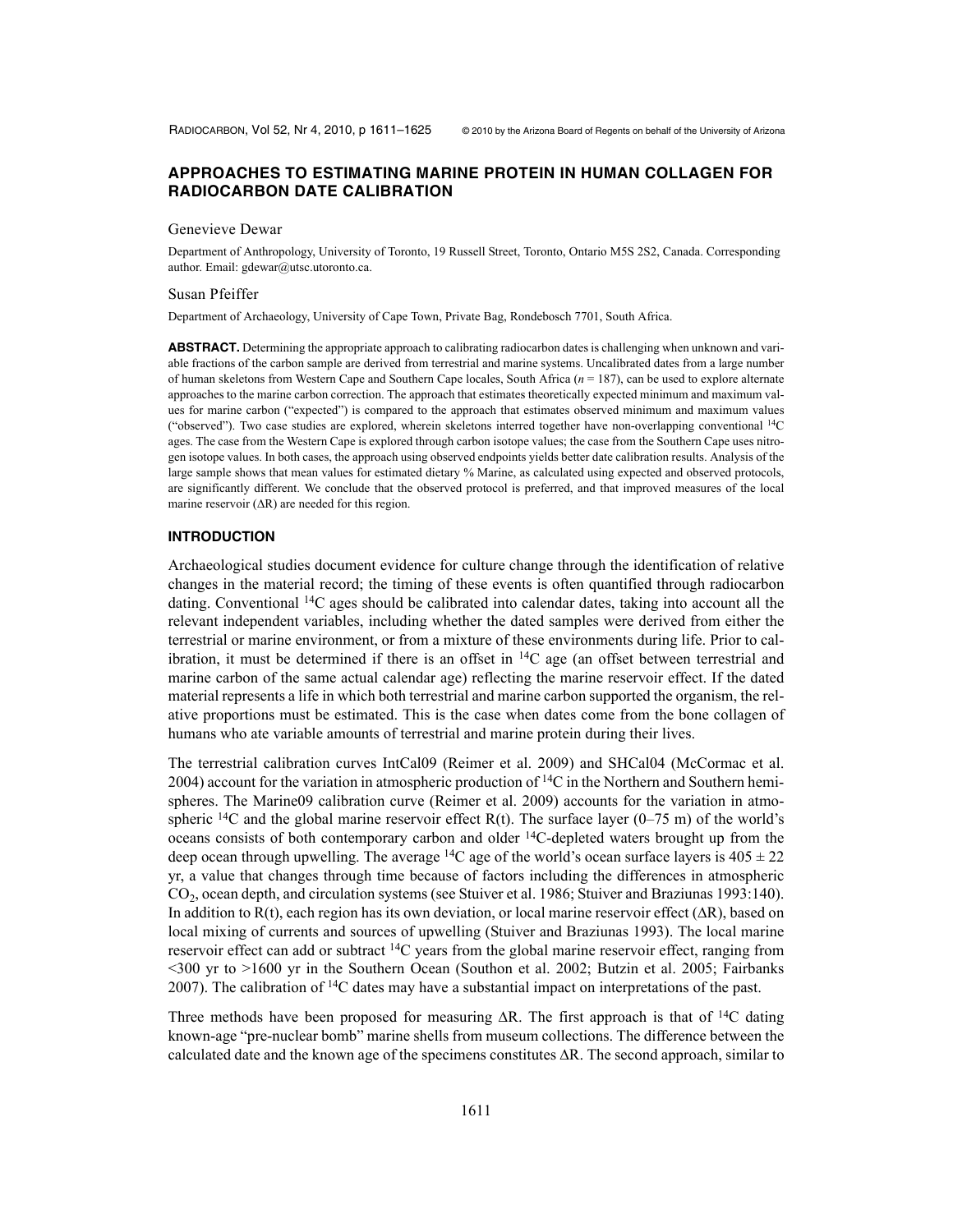the first, generates  $\Delta R$  from paired marine and terrestrial <sup>14</sup>C dates from archaeological samples. The third approach generates  $\Delta R$  from the difference between onshore terrestrial and offshore marine species from tephra isochrones (Ascough et al. 2005). Research to date has assumed that  $\Delta R$ remains constant through time, in part because there are insufficient data available for exploration of alternate hypotheses. However, recent studies show that during deglaciation in high-latitude regions,  $\Delta R$  can shift by a factor of 2 (Hughen et al. 2004; Fairbanks 2007; Ascough et al. 2009). At present, R(t) is accommodated within the Marine04 curve using values obtained from low-latitude regions that are not as greatly affected by deglaciation events (Hughen et al. 2004).

While the calibration of terrestrial- and marine-based samples has been simplified through research into the accuracy and precision of the calibration curves and their regular amendment, it is still difficult to properly calibrate samples that have mixed terrestrial and marine protein components. An example is human bone from coastal contexts. Before such a sample can be correctly calibrated, the proportion of marine to terrestrial carbon in the bone collagen (% Marine) must be accurately estimated. This relies on interpretation of data from dietary stable isotope analysis (cf. Chisholm et al. 1983; Lidén and Nelson 1994; Richards and Mellars 1998; Arneborg et al. 1999; Barrett et al. 2000; Schulting and Richards 2001). Only then can calibration software such as CALIB 5.0 (Stuiver et al. 2005) and OxCal 4.1 (Bronk Ramsey 1995, 2001, 2009) be used to generate an accurate calibration of the conventional 14C date.

This study evaluates 2 proposed methods that can be used to quantify % Marine from bone collagen samples. Both methods are based on linear calculations of the range of isotope values using endpoints to represent 0% Marine and 100% Marine contribution to diet. The approach that we will refer to as the "expected" method uses endpoints that are based on measured values from the local food chain (not human dietary values), adjusted for fractionation effects (see below). This approach was first applied by Ambrose (1993), but it can be considered to be a modified version of the Schwarcz et al. (1985) formula for estimation of  $\%$  C<sub>4</sub>. This method has been used by various researchers to determine % Marine for purposes of calibrating 14C dates obtained from human bone collagen (Lubell et al. 1994; Coltrain et al. 2004; Prowse et al. 2004; Keenleyside et al. 2006). The alternate approach, which we will refer to as the "observed" method, uses endpoints obtained directly from human skeletal tissue. It reflects only the range of values actually observed within a local region. The observed endpoints approach was first proposed and demonstrated by Chisholm et al. (1982). It, too, has been widely used for calibrating 14C dates from human tissue of people with mixed diets (Chisholm et al. 1983; Lidén and Nelson 1994; Richards and Mellars 1998; Arneborg et al. 1999; Barrett et al. 2000; Schulting and Richards 2001). This paper evaluates both the expected and observed methods to determine % Marine, in order to identify which of the 2 methods is more appropriate (accurate) in the context of coastal southern Africa.

### **STABLE ISOTOPES**

Stable isotope ratios of carbon and/or nitrogen ( $\delta^{13}C$  and  $\delta^{15}N$ ) can be used to estimate the percentages of marine and terrestrial carbon in bone collagen (Tauber 1981; Schoeninger et al. 1983; Schoeninger and DeNiro 1984; Sealy and van der Merwe 1986, 1988; Sealy 2006). Bone collagen reflects the average isotopic composition of an individual's dietary protein input for a period of at least 10 yr prior to death (Ambrose 1993). Stable isotopes of carbon and nitrogen from bone collagen are measured using isotope-ratio mass spectrometry (see Sealy and Pfeiffer 2000 for a description of the method used on the skeletons in this study) and expressed as a ratio  $^{13}C$  / $^{12}C$  relative to a standard ( $\delta^{13}$ C), or <sup>15</sup>N/<sup>14</sup>N relative to a standard ( $\delta^{15}$ N). The formula for carbon is  $\delta^{13}$ C sample = {[<sup>13</sup>C/<sup>12</sup>C sample  $\div$  <sup>13</sup>C/<sup>12</sup>C std] – 1} × 1000 or per mil (‰) and for nitrogen it is  $\delta$ <sup>15</sup>N sample = {[<sup>15</sup>N/<sup>14</sup>N sam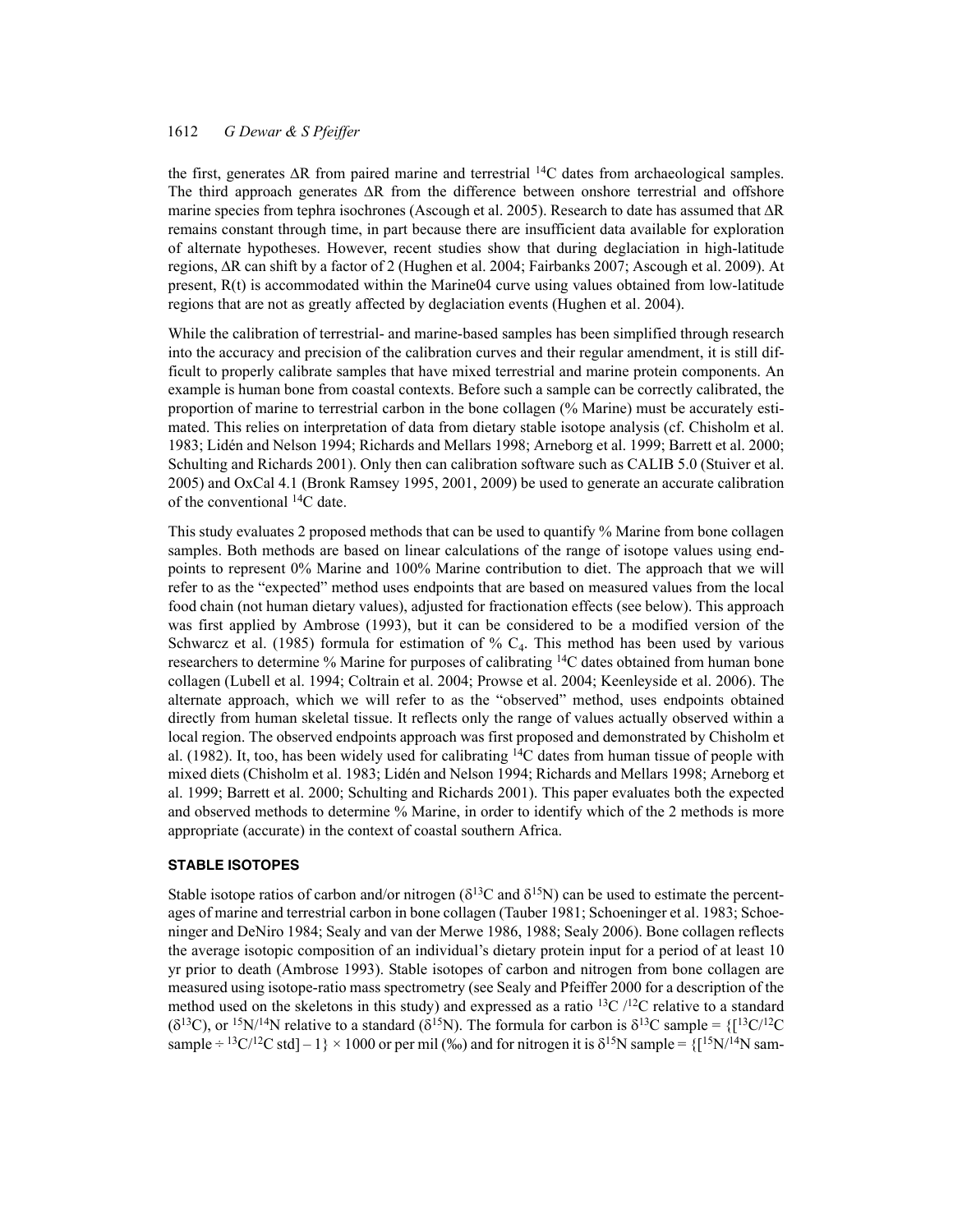ple  $\div$  <sup>15</sup>N/<sup>14</sup>N std] – 1} × 1000 or per mil (‰). The standard for carbon is PeeDee Belemnite marine limestone (PDB). Most living organisms have less  $\delta^{13}C$  than PDB, which means the  $\delta^{13}C$  value will be negative. The value of  $\delta^{15}N$  is calculated the same way as  $\delta^{13}C$ , but most living organisms have values that are more positive than the standard of atmospheric nitrogen (AIR). Isotopic values between diet and the consumer's collagen are fractionated or enriched during metabolic synthesis (van der Merwe and Vogel 1978; Schoeninger and DeNiro 1984; Sealy et al. 1987; Bocherens and Drucker 2003; Hedges and Reynard 2007).

The preferred approach to identify marine versus terrestrial diets is to use both carbon and nitrogen isotope values in conjunction. However, certain characteristics of the local environment can be limiting (see below).

# **CARBON ISOTOPES**

Carbon in the form of carbon dioxide (CO<sub>2</sub>) is fixed through photosynthesis following either a C<sub>3</sub> or  $C_4$  pathway. Trees and bushes typically fix carbon following the  $C_3$  Calvin-Benson pathway, discriminating against  $\delta^{13}C$ , producing an average pre-industrial  $\delta^{13}C$  ratio of -25.5‰. Most tropical grasses fix carbon following the C<sub>4</sub> Hatch-Slack pathway, with less discrimination against  $\delta^{13}C$ , producing an average pre-industrial  $\delta^{13}C$  value of  $-11.5%$ . Based on studies of large herbivores and humans, van der Merwe and Vogel (1978) suggest that there is an average shift of 5‰ between dietary intake and bone collagen (but see Bocherens and Drucker 2003 who suggest a shift of 0 to 2‰ between herbivores and carnivores). Using these fractionation values, pre-industrial herbivores consuming  $C_3$  plants will have a bone collagen  $\delta^{13}C$  value of –21‰, while pre-industrial herbivores that solely ate  $C_4$  plants should have a value of –6‰. As the isotope values do not overlap, they can be used to identify diet. There is also a third pathway called CAM (Crassulacean Acid Metabolism) used by desert plants such as cacti and succulents. These types of plants utilize both methods of fixing carbon and therefore can have  $\delta^{13}$ C values reflecting either a C<sub>3</sub> or a C<sub>4</sub> pathway, or intermediate between the two.

The fractionation of carbon between plants and large herbivores is typically 5‰ (van der Merwe and Vogel 1978). Since the onset of the Industrial Revolution and the mass burning of fossil fuels of infinite age, the atmospheric <sup>14</sup>C signal has been diluted by  $\sim$ 2% (Suess 1958). Isotope measurements on old shallow-water sponges record a decline in  $\delta^{13}$ C of 0.85‰ in the marine system (Böhm et al. 2002), while tree rings and ice cores reflect a shift of 1.5‰ to 1.6‰ (Friedli et al. 1986; Leavitt 1993). The carbon isotope value of marine  $CO_2$  today is 0‰, while atmospheric  $CO_2$  is  $-8\%$ , but for most of the Holocene, the period covered in this study, these values were closer to  $-1\%$  for the marine system and –6.5‰ for the terrestrial system. In this paper, when pre-industrial stable isotope values are discussed, the offsets (or Suess effect) are accounted for.

The marine ecosystem is enriched in  $\delta^{13}C$  compared to the terrestrial system, and with every step up the food chain, isotopic values are enriched from diet to consumer tissue through metabolic synthesis. However, current research suggests that the value of enrichment is not always clear and can vary depending on the relative amount of protein available in the diet. Experimental studies comparing high- and low-protein diets have shown that this factor can affect how collagen is synthesized (Hare et al. 1991; Ambrose and Norr 1993; Tieszen and Fagre 1993; Macko et al. 1999; Howland et al. 2003). Protein consists of 2 categories of amino acids: non-essential that the body synthesizes, and essential that must be obtained from the diet. Through study of controlled swine diets, Howland et al. (2003) showed that carbon in essential amino acids could be routed directly to synthesize collagen, with minimal fractionation. In high-protein diets, non-essential amino acids are more likely to be directly routed to collagen than those from *de novo* biosynthesis (Howland et al. 2003; Corr et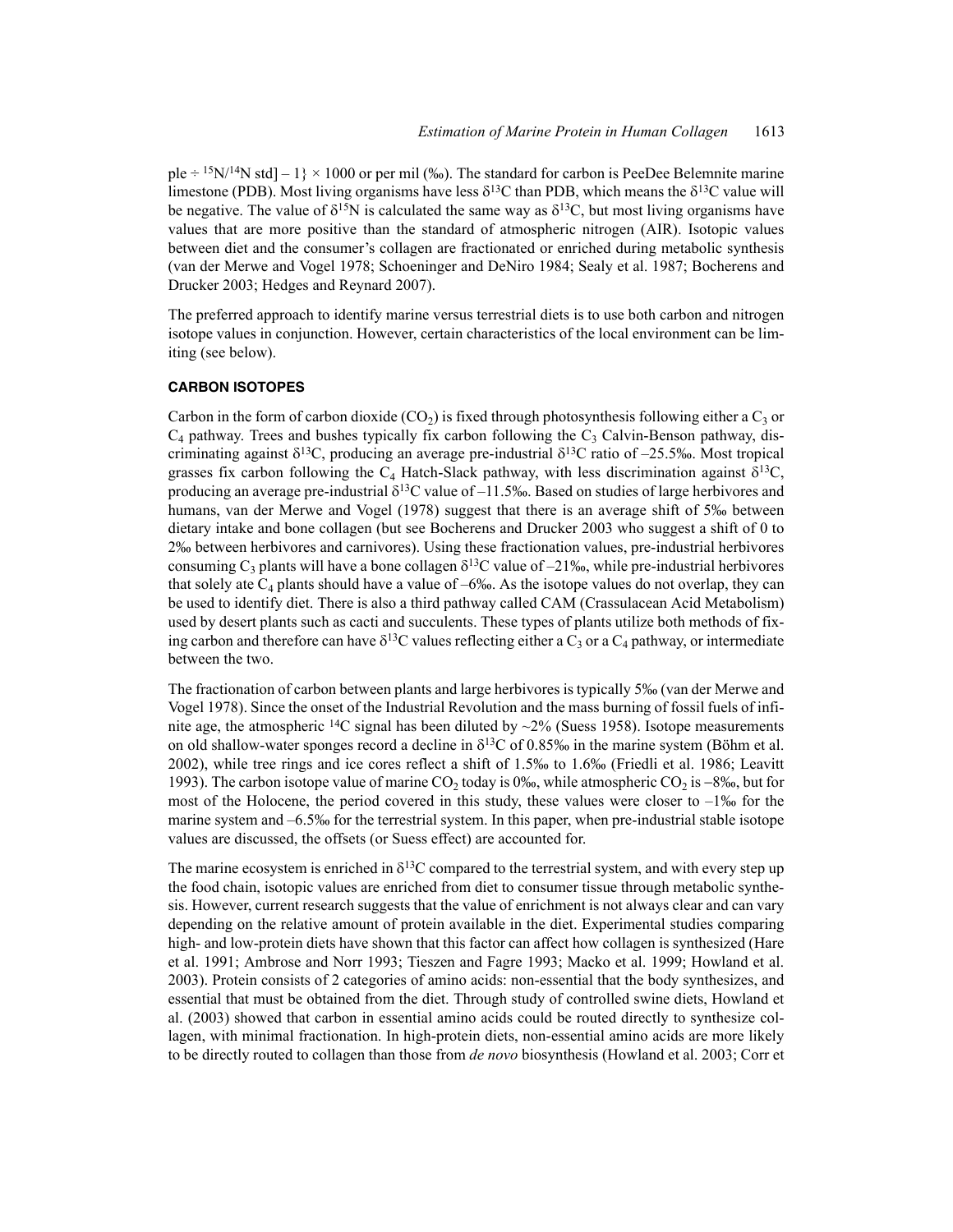al. 2005). Studies by Keenleyside et al. (2006) and Prowse et al. (2004) suggest that in low-protein diets with a marine component, the carbon in collagen is preferentially derived from carbohydrates, in this case  $C_3$  terrestrially based carbon. These factors make it difficult to accurately estimate the fractionation or enrichment shift between diet and consumer's tissue, unless the diet of the consumer is well established. This is a difficult task when the tissue is derived from past populations.

In studies of marine species from the coast of South Africa, filter-feeding shellfish (low trophic level species) have an average  $\delta^{13}$ C value of about –16‰, while the flesh of higher trophic level seals has a  $\delta^{13}$ C value of about –12‰ (Sealy and van der Merwe 1986; Sealy 2006). Assuming a fractionation value of 5‰, individuals consuming low trophic level seafood will have bone collagen values around –11‰ while consumers of seal meat should have a value  $\delta^{13}C$  around –7‰. The  $\delta^{13}C$  values for  $C_4$  and marine-based diets overlap, and hence can lead to confusion. However, carbon isotopes can be used to differentiate between terrestrial- and marine-based diets in regions that lack  $C_4$  plants. In such settings, enriched  $\delta^{13}$ C values (less negative) indicate a diet with some proportion of marine carbon, while depleted  $\delta^{13}C$  values (more negative) indicate diets based on terrestrial herbivores and  $C_3$  plants. When both  $C_4$  plants and marine resources are present, carbon cannot be used to distinguish between terrestrial and marine diets. While it is preferred to use both carbon and nitrogen isotopes to evaluate the proportion of marine protein in the diet, the presence of  $C_4$  plants in the local environment precludes the use of carbon isotopes. In this case, nitrogen isotopes must be used alone.

### **NITROGEN ISOTOPES**

Atmospheric nitrogen gas  $(N_2)$  is fixed into ammonium, nitrates, and nitrites by nitrogen-fixing microorganisms. Ammonium and nitrites are taken up by plants and converted into plant proteins. Nitrogen in animal diets comes from protein, so the  $\delta^{15}N$  value of a consumer's tissue reflects the protein component of the diet (Sealy 2006). Fractionation of nitrogen is typically 3–5‰ per trophic level (Schoeninger and DeNiro 1984; Sealy et al. 1987; Bocherens and Drucker 2003; Hedges and Reynard 2007), although variations in trophic level shifts among ruminants have been noted (Sponheimer et al. 2003). Based on data from archaeological sites from other parts of the world, terrestrial animals have a mean  $\delta^{15}N$  of  $5.9 \pm 2.2\%$  (Schoeninger and DeNiro 1984), with herbivores averaging  $4.9 \pm 1.6\%$  and carnivores  $8.0 \pm 1.6\%$ .

Marine organisms normally have  $\delta^{15}N$  values that are more positive than those of terrestrial plants due to the additional trophic levels within the marine ecosystem. Thus, the  $\delta^{15}N$  values of high trophic level marine animals are enriched relative to terrestrial animals. The exceptions are values from fish that inhabit shallow coral reef environments. They have less enriched nitrogen values (Keegan and DeNiro 1988) because they consume sea grasses that follow a different nitrogen fixing pathway. There are no coral reef species in this study.

At the archaeological site of Nelson Bay Cave on the Southern Cape coast of South Africa, within the study area of this research, the  $\delta^{15}N$  values of mussels range from 5 to 10‰ while seals average 16.8  $\pm$  1.7‰ (Sealy 2006). In Mediterranean environments like the Southern Cape,  $\delta^{15}N$  ratios can be used to identify marine versus terrestrial diets. The skeletal remains of people who consumed a diet with a high proportion of marine resources will show more positive  $\delta^{15}N$  values than those of people who ate diets with a high proportion of terrestrial foods (Schoeninger et al. 1983; Sealy et al. 1987). In arid environments, nitrogen cannot distinguish between marine and terrestrial diets, because fauna adapted to aridity tend to have very high  $\delta^{15}N$  values, similar to marine signals (Ambrose and DeNiro 1986; Sealy et al. 1987; Ambrose 1991a,b; but see Sponheimer et al. 2003 for alternative explanations of enriched  $\delta^{15}N$  values). These factors have been taken into account in designing this study.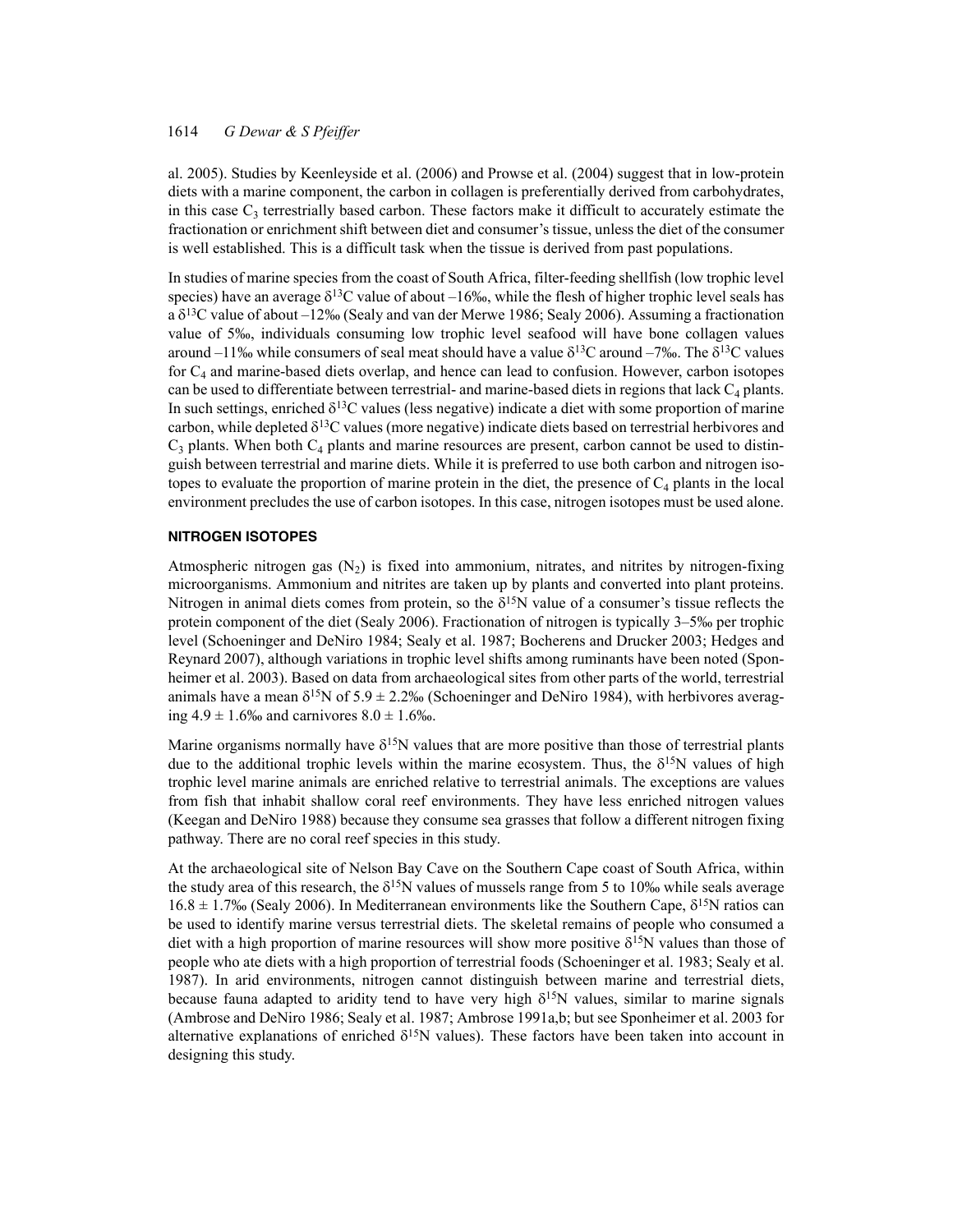#### **CURRENT METHODS TO DERIVE % MARINE**

Both of the methods that have been proposed for estimating the proportion of dietary marine carbon in human skeletal remains are linear models that rely on the identification of the range of isotopic values of local foods. The expected method identifies the theoretically expected endpoint values that human bone collagen should exhibit, based on the measurements of the local flora and fauna, adding the appropriate fractionation value:

$$
\% \text{ Marine} = (\delta_{\text{T}} - \delta_{\text{CO}} - \Delta_{\text{CD}}) \div (\delta_{\text{M}} - \delta_{\text{T}}) \times 100 \tag{1}
$$

where  $\delta_{\rm T}$  is the average  $\delta^{13}$ C of terrestrial dietary sources;  $\delta_{\rm CO}$  is the  $\delta^{13}$ C value of human collagen;  $\Delta_{CD}$  is the fractionation factor ( $\delta_{CO} - \delta_{diet}$ ); and  $\delta_M$  is the average  $\delta^{13}C$  of marine resources (Ambrose 1993). When using nitrogen isotopes, the same formula is used.

The observed method identifies the observed endpoint values that have been measured directly from human collagen taken from skeletons within a study area:

$$
\% \text{ Marine} = (\delta_t - \delta_{\text{CO}}) \div (\delta_m - \delta_t) \times 100 \tag{2}
$$

where  $\delta_t$  is the most depleted  $\delta^{13}C$  value from the local sample, which is assumed to represent a 100% terrestrial diet;  $\delta_{\rm CO}$  is the  $\delta^{13}$ C value of human collagen; and  $\delta_{\rm m}$  is the most enriched  $\delta^{13}$ C value in the sample, which is assumed to represent a 100% marine-based diet. Again,  $\delta^{15}N$  values can be substituted for carbon values. In previous studies (Chisholm et al. 1983; Lidén and Nelson 1994; Richards and Mellars 1998; Arneborg et al. 1999; Barrett et al. 2000; Schulting and Richards 2001), the 100% terrestrial endpoint value is taken from a skeleton found buried inland within the geographic region of interest, while the 100% Marine endpoint has been more difficult to identify. In many studies, the 100% Marine value has been taken from measurements from aboriginal human skeletons from coastal British Columbia, Canada (Chisholm et al. 1982), where multiple lines of evidence support an assumption that the diet was heavily dependent on salmon. This assumption may be inappropriate for studies of ecological settings that differ from that Northern Hemisphere locale. This study uses local values from South African skeletal remains.

Two case studies from South African coastal sites are used to evaluate the expected and the observed methods of estimating % Marine. Both models are based on a linear range of values with endpoints representing a 0% Marine (100% terrestrial) and a 100% Marine (0% terrestrial) diet. The expected model requires an input for the assumed fractionation value from dietary source to consumer, while the observed method does not. While previous studies have focused on carbon isotopes, this study includes a case in which nitrogen isotopes are the more appropriate measures of dietary marine protein. The context of each case study suggests that  $^{14}C$  dates for human skeletons buried together should be contemporaneous. It is against this assumption that results will be assessed. The method of determining % Marine that returns calibrated dates that are the most similar will be deemed to be the most accurate method, based on assumptions of parsimony.

Because the case study approach does not provide much information on the broader impact of applying either of the 2 methods, a brief exploration is also made into the effect of wholesale application of either method. Dates are calibrated for each of the Later Stone Age adult skeletons with published dates and isotope values, from both the Western and Southern capes, and the results for each method are assessed.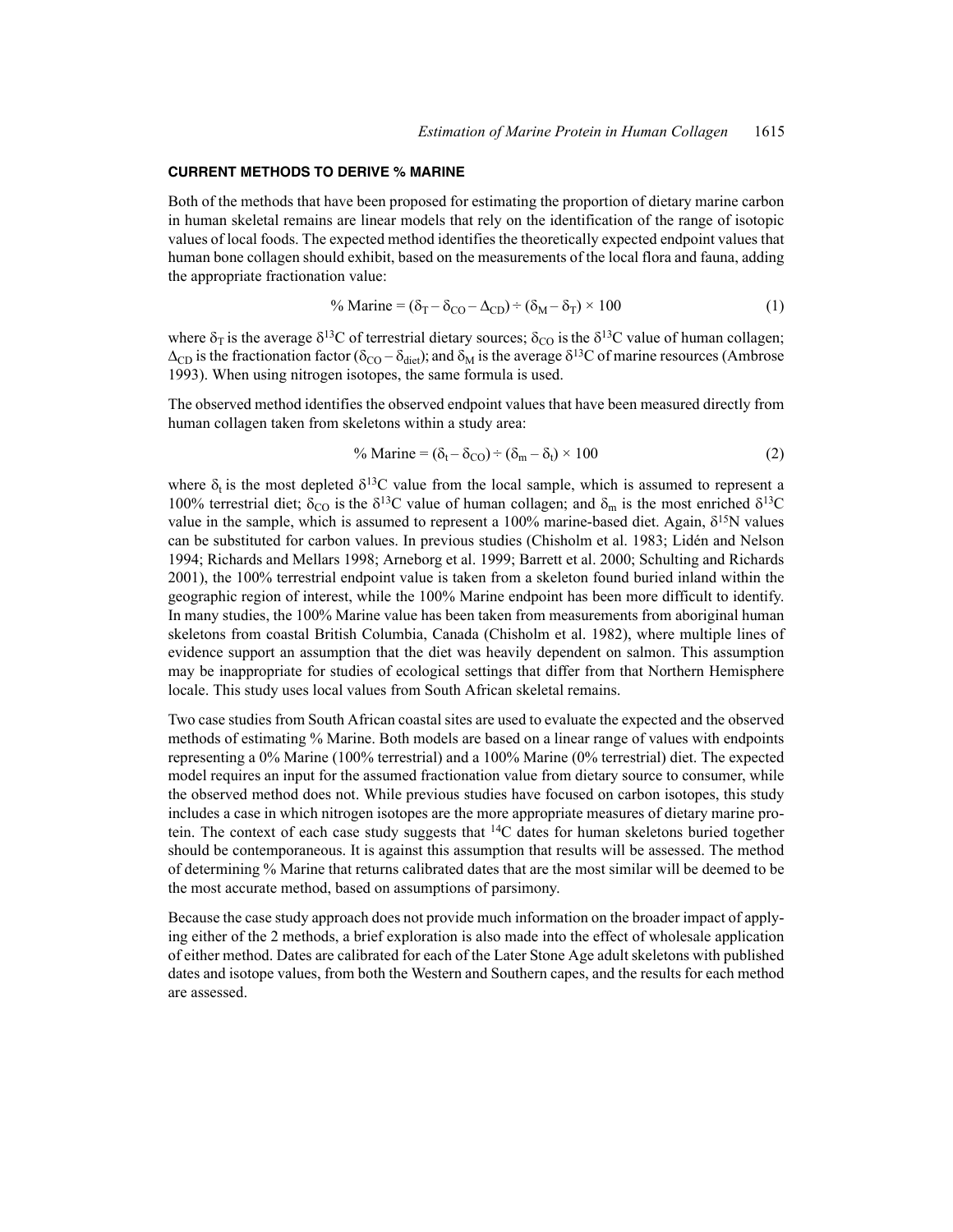# **MATERIALS AND METHODS**

## **Case Studies**

The first case study focuses on 2 juveniles found buried together at the Modder River Mouth, Western Cape, South Africa (catalog designations SAM-AP 6054A and SAM-AP 6054B) (Figure 1). Their estimated ages at death are 13 and 6 yr of age, respectively. They are assumed to be well beyond the age of weaning. These individuals were photographically documented when they were discovered, buried back to back in a shelly sand dune (Pfeiffer and van der Merwe 2004), yet the conventional <sup>14</sup>C ages of  $2530 \pm 60$  BP (Pta-4151) and  $2780 \pm 45$  BP (Pta-4211) do not overlap, suggesting that their deaths could not have been contemporaneous (Table 1 and Figure 2). This case illustrates the application of expected and observed methods in the context of carbon isotopes. The Western Cape is a region with very little  $C_4$  component to the flora (Sealy and van der Merwe 1986, 1988), so carbon isotopes can be used to identify the % Marine in the diet from each individual.



Figure 1 Map of South Africa with dots identifying the locations of the sample sites Modder River Mouth, Western Cape, and Matjes River Rock Shelter, Southern Cape.

The second case study focuses on 2 adults from the Matjes River Rock Shelter, Southern Cape, South Africa (Figure 1). They are curated at the National Museum Bloemfontein (NMB in the figures), under the designation "Unmarked Matjes River (Grave No 1, SS II to IV)"). The Matjes River Rock Shelter held a very deep midden deposit that was excavated in the late 1920s and again in the 1950s (Louw 1960; Dockel 1998; Sealy et al. 2006). The materials of interest were held by the museum, uncataloged, as they were brought back from the field. While their simultaneous interment cannot be assured, their removal as a single unit makes it probable. In 1999, it was observed by Pfeiffer and Sealy that there were in fact 2 adults within in the same box. While documentation is less than ideal, the comingled skeletons of interest appear to have been the product of a mid-1950s excavation by museum staff. Their individuation was undertaken by Pfeiffer and Sealy, based on age at death, skeletal size, and shape characteristics. The adult skeletons, designated A (male) and B (female), were then <sup>14</sup>C dated. The conventional <sup>14</sup>C ages have ranges that do not overlap, at 5148  $\pm$ 33 BP (OxA-11940) and  $5368 \pm 35$  BP (OxA-11941) (Figure 2 and Table 1). The Southern Cape region has a  $C_4$  component, preventing the use of carbon isotopes to calculate % Marine. However, conditions in the Southern Cape make it appropriate to use nitrogen isotopes to identify % Marine.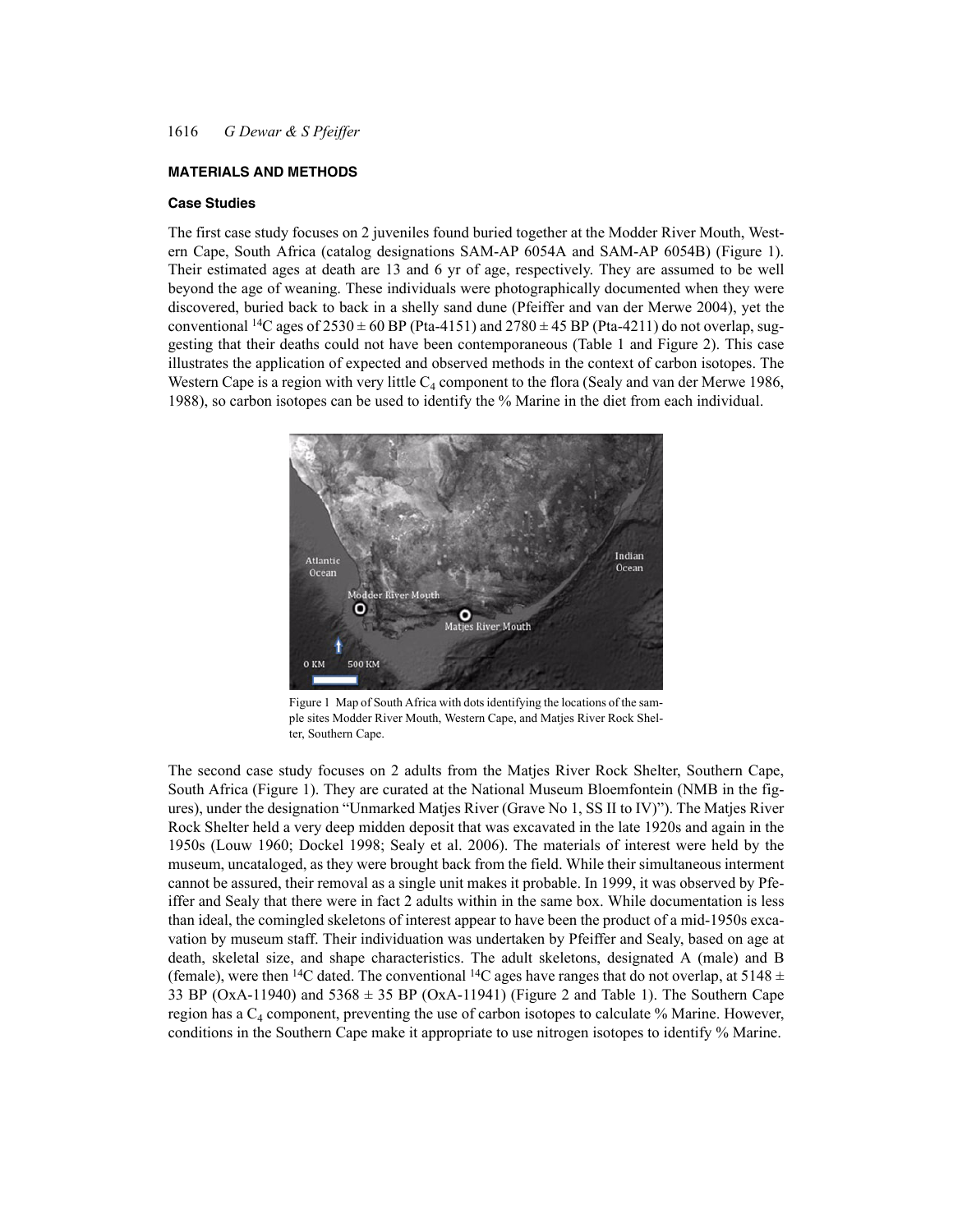

Figure 2 Conventional 14C ages of the Modder River children (above) and the Matjes River Adults (below).

Table 1 14C dates and stable isotope analyses for the Modder River Mouth and Matjes River Grave 1 individuals, from bone collagen. The 14C dates of the Modder River individuals were analyzed at the CSIR lab in Pretoria, South Africa, while the dates from the Matjes River Grave 1 individuals were analyzed at the OxCal lab in Oxford, England. The Archaeometry Laboratory at the University of Cape Town conducted the isotope analyses.

|                 | ${}^{14}C$ date |             | $\delta^{13}C$ | $\delta^{15}N$ | <b>UCT</b> Archaeometry |
|-----------------|-----------------|-------------|----------------|----------------|-------------------------|
| Skeleton        | (BP)            | Lab nr      | $(\%0)$        | $\frac{9}{00}$ | Lab $#$                 |
| <b>SAM6054A</b> | $2780 \pm 45$   | Pta-4211    | $-117$         | 15.6           | 1731                    |
| <b>SAM6054B</b> | $2530 \pm 60$   | Pta-4151    | $-14.8$        | 14.8           | 1732                    |
| Grave 1, A      | $5148 \pm 33$   | $OxA-11940$ | $-12.8$        | 13.8           | 7415                    |
| Grave 1, B      | $5368 \pm 35$   | OxA-11941   | $-118$         | 159            | 7416                    |

# **The Skeletal Series**

The determination of the expected and observed endpoint values for % Marine draws on published dietary isotope values from a large sample of adult skeletons from the Western and Southern Cape regions (Sealy and van der Merwe 1988; Sealy and Pfeiffer 2000; Pfeiffer and Sealy 2006) (*n* = 187). The sample includes 90 skeletons from the Western Cape and 97 from the Southern Cape. The carbon and nitrogen isotope values from both regions reflect diverse dietary choices that include low and high % Marine. Previous research using these dietary values and the uncalibrated dates has postulated dietary and behavioral change through time and space, within the Later Stone Age (cf. Pfeiffer and Sealy 2006).

For skeletons from the Western Cape, carbon isotopes were used to calculate expected and observed % Marine. For skeletons from the Southern Cape, nitrogen isotopes were used for those calculations. When characterizing a diet as 100% Marine, this refers only to the protein component, and is acknowledged to be an approximation. A diet comprised solely of marine protein is nutritionally impossible, but it is not clear what the maximum proportion of dietary intake that can be derived from marine sources is, so the 100% value is applied here.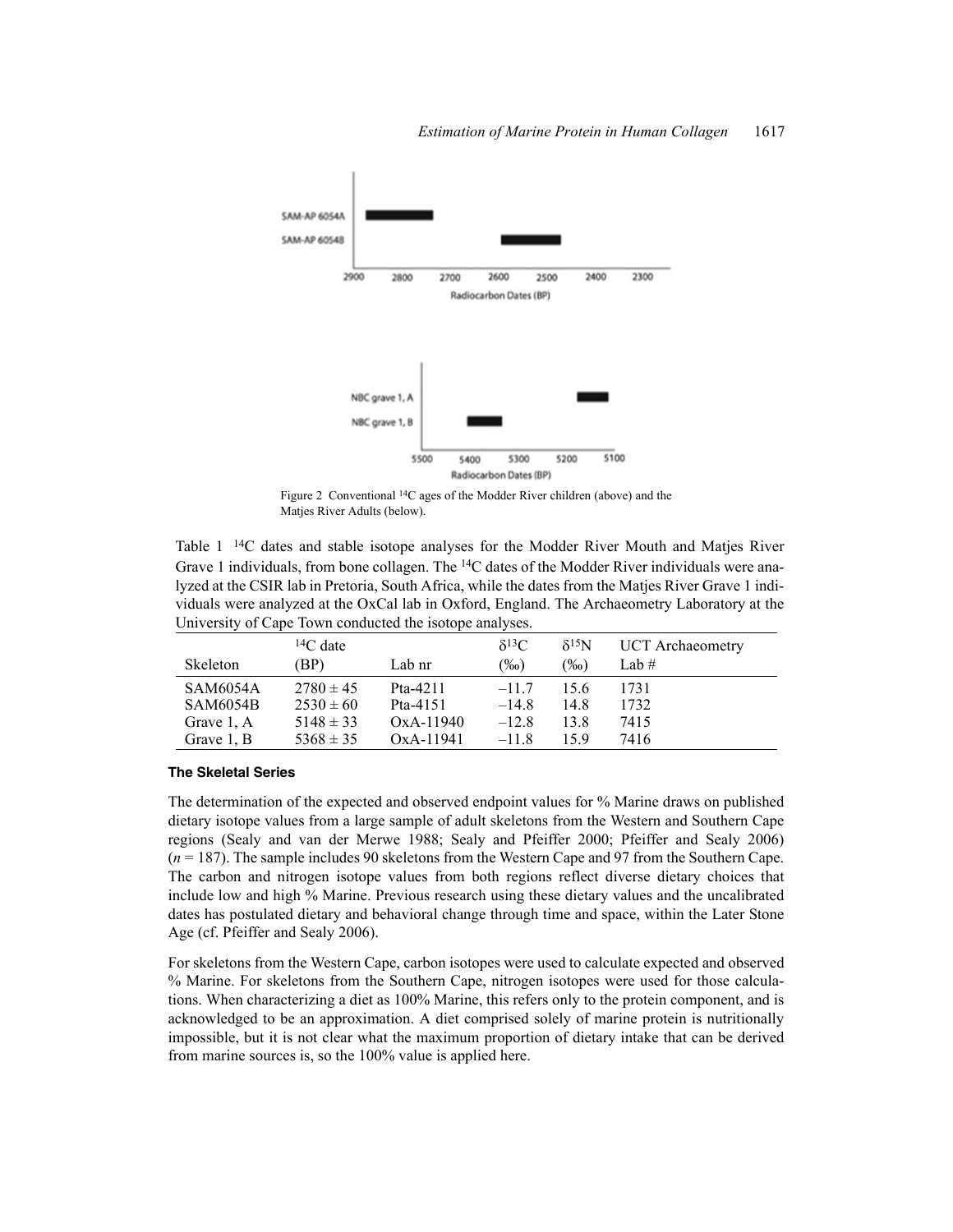#### **Calculation of Expected Endpoints**

The expected endpoints were derived from measures of flora and fauna samples from the coastal and near-coastal regions of South Africa. For carbon,  $C_3$  plants average  $-27%$  while the highest trophic level carnivorous marine mammal, the Cape fur seal (*Arctocephalus pusillus*), averages –12.8‰ (Sealy and van der Merwe 1988; Sealy 2006). Accounting for the Suess effect shift of 1.5‰ and adding 5‰ for the fractionation expected between diet and consumer, bone collagen from a prehistoric vegan who ate a 100% terrestrial diet should have an expected  $\delta^{13}$ C value of –20.5‰, while bone collagen from someone who ate a diet with all of its protein coming from high level marine sources (100% Marine) should have a value of  $-7.8\%$ . There is a range of 12.7‰ between endpoints, so each positive 1‰ is assumed to reflect an increase of marine protein in the diet by 7.8%. Using nitrogen isotopes, terrestrial herbivores have an average  $\delta^{15}N$  value of 4.7  $\pm$  1.0‰ (Sealy 2006), while marine carnivores such as the Cape fur seal have an average  $\delta^{15}N$  value of  $16.8 \pm 1.7\%$ (Muller 2002). In this region, bone collagen from a human vegan with 100% terrestrial diet would have a nitrogen isotope value of 4.7‰, the same as the terrestrial herbivore, while a human consumer of a 100% Marine diet would have an isotopic value of 20.8‰, after adding 4‰ for fractionation. There is a range of 16.1‰ between endpoints, so for purposes of calculation, each positive 1‰ is assumed to reflect an increase of marine protein in the diet by 6.2%.

### **Calculation of Observed Endpoints**

Published values for Western Cape human skeletons (Sealy and van der Merwe 1986; Pfeiffer and Sealy 2006) indicate a range in carbon values from –10.6‰ to –19‰. The heavier values were measured in 2 skeletons (AM-AP 4203A and SAM-AP 5075) that were recovered from coastal locales (Kommetjie and Cape Point). The lighter values were measured in 2 skeletons (UCT 333 and UCT 334) that were recovered from the inland region of Clanwilliam. The former value is presumed to reflect something close to 100% of protein coming from a marine source, and thus forms the upper observed endpoint. The latter value is presumed to reflect a 100% terrestrial diet where negligible protein is coming from a marine source. This produces a range of 8.4‰ between endpoints; thus, each addition of 1‰ reflects an increase of marine protein in the diet by 11.9%. Nitrogen isotope values for Southern Cape human skeletons (Pfeiffer and Sealy 2006; J Sealy, personal communication) show endpoint values of 18.3‰ (SAM-AP 5052) from a burial from the Robberg Peninsula, and 8‰ (ALB 282) from a burial from Plettenberg Bay. (Although that locale is coastal, a recent age for this individual suggests that the person may have been a pastoralist.) The former value is presumed to reflect something close to 100% Marine, and the latter reflects a 100% terrestrial diet. This produces a range of 10.3‰ between endpoints; thus, each addition of 1‰ reflects an increase of marine protein in the diet by 9.7%.

### **Calibration of Dates**

 $14C$  dates were calibrated using OxCal 4.1 using the Mix\_Curves option that mixes the SHCal04 (McCormac et al. 2004) and Marine09 (Reimer et al. 2009) calibration curves using the proposed value of % Marine and  $\Delta R$  (Bronk Ramsey 1995, 2001, 2009). The SHCal04 curve accounts for a 40-yr difference in atmospheric absorption of  $CO<sub>2</sub>$  between the Southern and Northern hemispheres. The local marine reservoir effect value ( $\Delta R$ ) for the Western Cape is 224  $\pm$  51 yr and for the Eastern Cape it is 213  $\pm$  57 yr (Southon et al. 2002). Because there is no measured  $\Delta R$  for the Southern Cape, the weighted average of the  $\Delta R$  values from the Western and Eastern capes was used. This value is 219 ± 38 yr (Marine Reservoir Correction Database, http://calib.qub.ac.uk/marine/). While the expected and observed methods each identify a specific % Marine value, an estimate of the error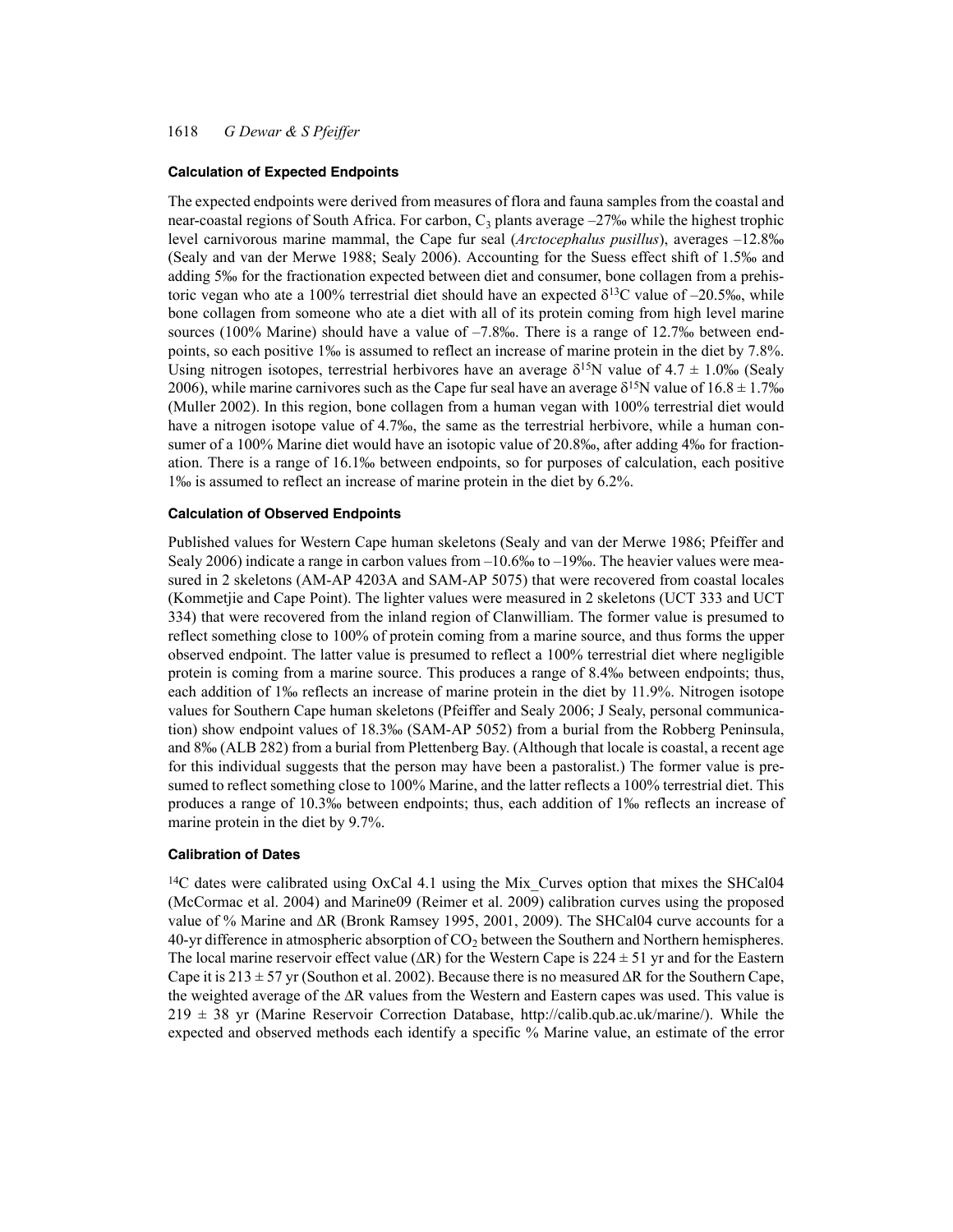associated with that value must be included in the calibration exercise. In this study, the value of 10% is used, following Schulting and Richards (2001).

# **RESULTS AND DISCUSSION**

## **Case Studies**

When expected carbon isotope endpoints are used to estimate % Marine values of the 2 juveniles from Modder River Mouth, the estimated % Marine protein in the diet is  $66 \pm 10\%$  for SAM 6054A and 44  $\pm$  10% Marine for SAM 6054B (Table 2). When those values are used to calibrate the <sup>14</sup>C dates, the ranges of their dates still do not overlap (Figure 3). When observed carbon isotope endpoints are used as the basis for % Marine estimates, the estimated % Marine in the diet is  $87 \pm 10\%$ for SAM 6054A and 50  $\pm$  10% for SAM 6054B (Table 2). The ranges of the resulting calibrated dates overlap substantially (Figure 4). Assuming co-interment, the observed endpoint method yields superior results.

Table 2 Carbon isotopes were used to determine % Marine for Modder River Mouth, Western Cape individuals using the expected and observed endpoints and a  $\Delta R$  of 224  $\pm$  51 yr.

|                                           | Endpoints:<br>100% Terrestrial to | % Marine<br><b>SAM6054A</b> | Calibrated<br>$date$ (BP) | Calibrated<br>date BP |
|-------------------------------------------|-----------------------------------|-----------------------------|---------------------------|-----------------------|
|                                           | 100% Marine                       | <b>SAM6054B</b>             | $1\sigma$                 | $2 \sigma$            |
| Expected endpoints                        | $-20.4\%$ to $-7.8\%$             | 66%                         | $2602 - 2335$             | 2689-2312             |
|                                           |                                   | 44%                         | 2340-2159                 | 2466-2050             |
| Observed endpoints $-19.0\%$ to $-10.6\%$ |                                   | 86.9%                       | 2393-2193                 | 2323-2149             |
|                                           |                                   | 50\%                        | 2496-2132                 | 2421-1996             |



Calibrated Date BP

Figure 3 Expected % Marine values used to calibrate 14C dates for both Modder River (SAM 6054) and Matjes River (Grave 1) samples.

When expected nitrogen isotope endpoints are used to estimate the % Marine for the diet of the 2 adults from the Matjes River Rock Shelter, the % Marine in the diet of Grave 1A is  $56 \pm 10\%$  and Grave 1B is  $70 \pm 10\%$  (Table 3). When those values are used to calibrate the <sup>14</sup>C dates, the ranges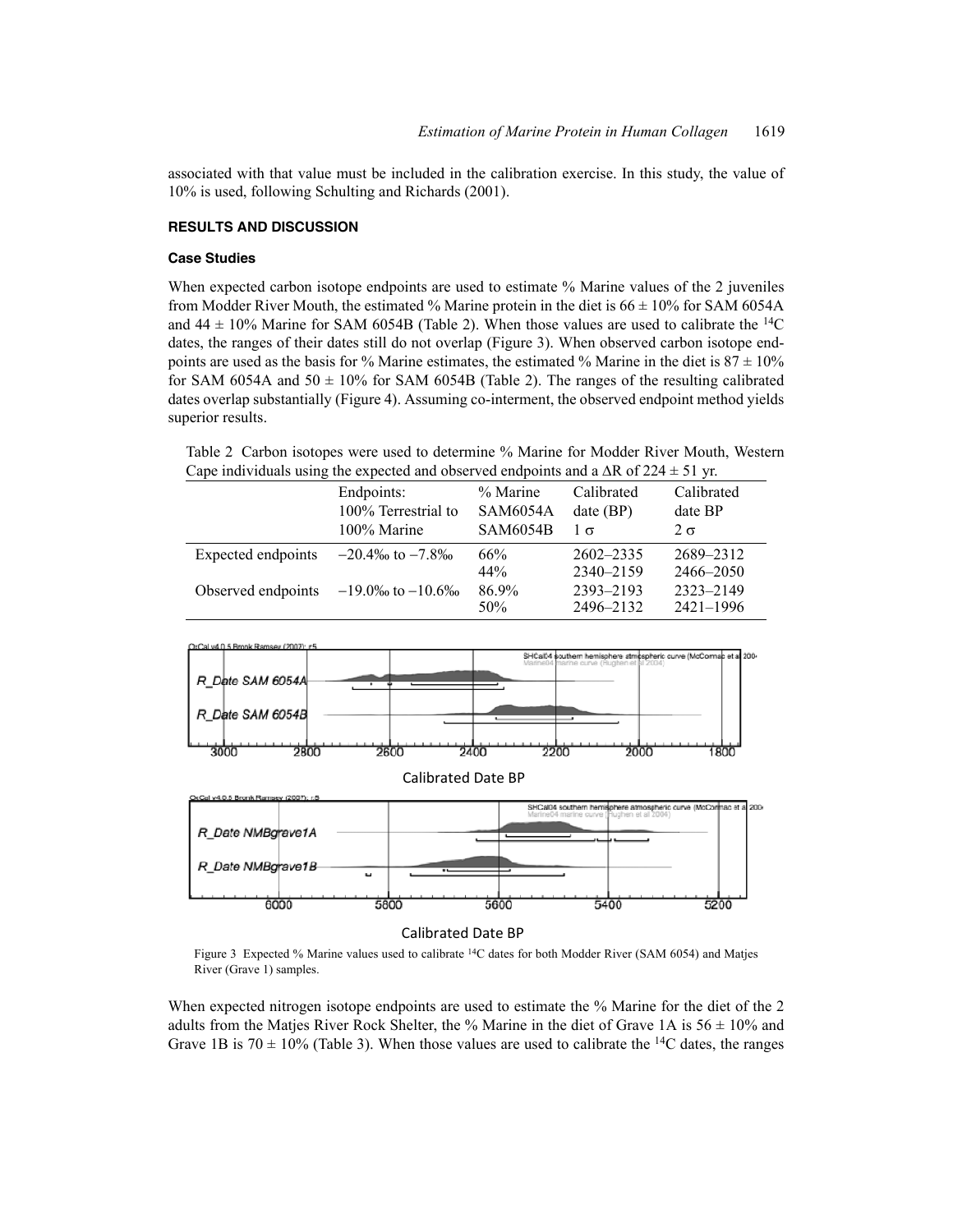

Calibrated Date BP

Figure 4 Observed % Marine values used to calibrate 14C dates for both Modder River (SAM 6054) and Matjes River (Grave 1) samples.

of the dates are brought nearer, but the ranges still do not overlap (Figure 3). When observed nitrogen endpoints are used as the basis of % Marine estimates, the % Marine in the diet of the Grave 1A is 59  $\pm$  10% and that of Grave 1B is 80  $\pm$  10% (Table 3). The resulting calibration generates dates that are similar to the calibration based on the previously described "expected" method (Figure 4).

| Table 3 Nitrogen isotopes were used to determine % Marine for Grave 1 A and B, Southern Cape, |
|-----------------------------------------------------------------------------------------------|
| using the expected and observed endpoints and a $\Delta R$ of $219 \pm 38$ yr.                |

|                    | Endpoints:<br>100% Terrestrial to<br>100% Marine | % Marine<br>Grave 1, A<br>Grave 1, B | Calibrated<br>$date$ (BP)<br>$1\sigma$ | Calibrated<br>$date$ (BP)<br>$2 \sigma$ |
|--------------------|--------------------------------------------------|--------------------------------------|----------------------------------------|-----------------------------------------|
| Expected endpoints | 4.7\% to 20.8\%                                  | 56.4%<br>69.4%                       | 5591-5472<br>5730-5600                 | 5650-5329<br>5866-5571                  |
| Observed endpoints | 8\% to 18.3\%                                    | 58.6%<br>79.8%                       | 5587-5460<br>5613-5325                 | 5697-5574<br>5756-5471                  |

Results from the calibrations of the  $14C$  dates using both expected and observed % Marine values show that the method using the observed range of dietary values yields the narrowest range between dates. This is the case regardless of whether carbon or nitrogen values are used for the calculations (Tables 2 and 3). Graphs for each case study show the conventional  ${}^{14}C$  ages and the 2 sets of calibrated dates derived from the expected and observed endpoints (Figures 2–4). They demonstrate that the results from the observed endpoint calculations produce the best agreement in calibrated dates. When graphed, the calibrated 14C dates from the Western Cape Modder River Mouth sample overlap well when the observed endpoint values are used. The Southern Cape Matjes River Rock Shelter individuals show less overlap.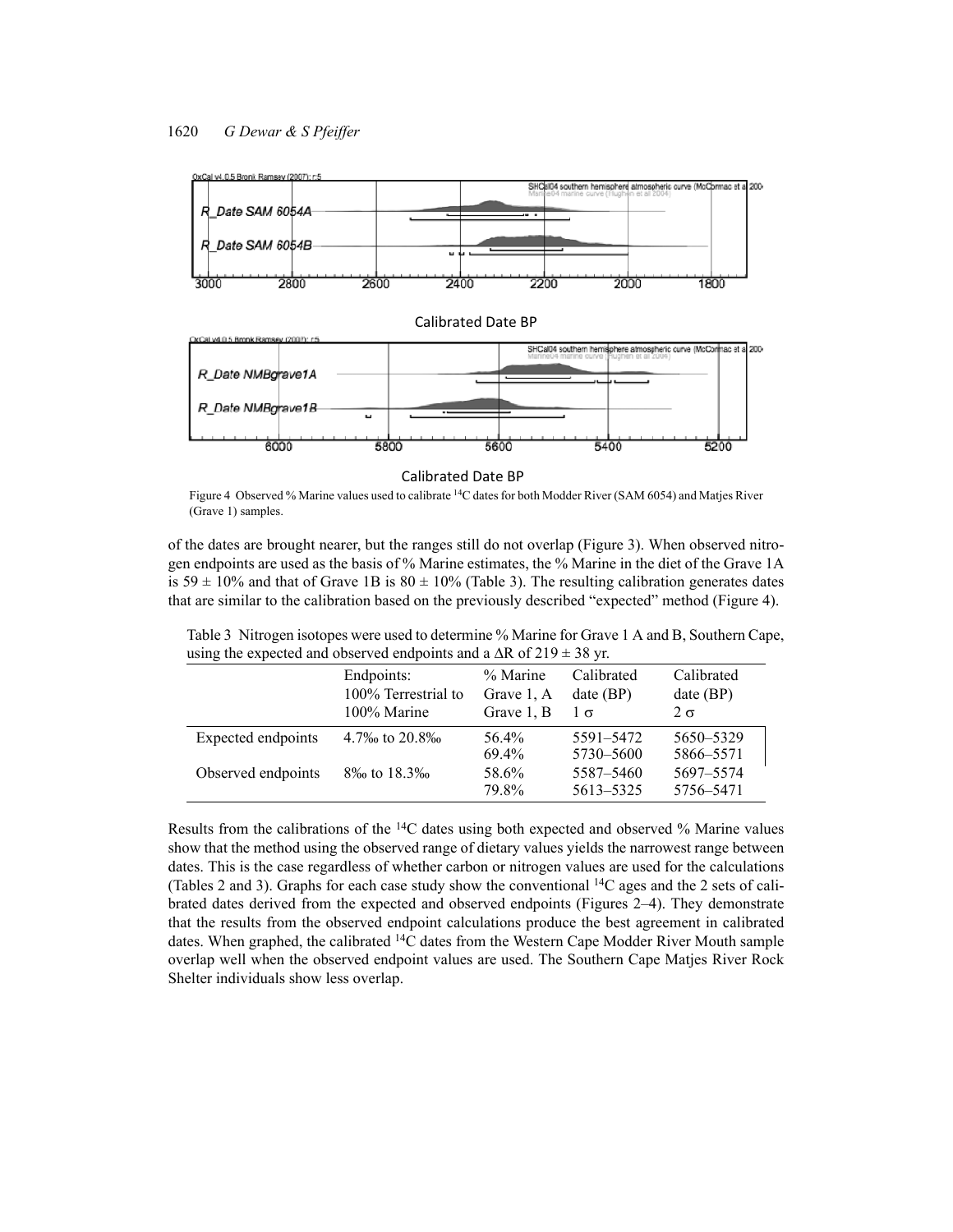#### **The Skeletal Series**

In order to explore the magnitude of the 2 methods' relative effects on calibration of  $^{14}C$  dates, the % Marine value was calculated using both the expected and observed methods for each of the adult skeletons from the Western and Southern Capes. To gauge the relative magnitude of these adjustments, the overall results were compared using a *t* test. The % Marine values for skeletons from the Western Cape were calculated from carbon isotopes, while the % Marine value for skeletons from the Southern Cape were calculated from nitrogen isotopes. For the Western Cape sample  $(n = 90)$ , the mean value of % Marine Expected is  $50.5 \pm 13.1$ % and the mean value of % Marine Observed is 60.7  $\pm$  22.1%. This is a significant difference ( $t = 10.9$ ,  $df = 89$ ,  $p = 0.00$ ). For the Southern Cape sample ( $n = 97$ ), the mean of the % Marine Expected is  $54.5 \pm 14.8$  % and the mean of the % Marine Observed is  $49.8 \pm 23\%$ . This, too, is a statistically significant difference ( $t = 2.93$ ,  $df = 96$ ,  $p =$ 0.002), although the magnitude of the difference between the 2 methods when applied to this set of values is substantially less. This exercise suggests that there may be substantial bias introduced by the estimation method that is applied. The 2 estimates of dietary marine protein that were generated through scrutiny of carbon isotope values differ by about 10%. The 2 estimates of dietary marine protein that were generated from nitrogen isotope values differ by about 5%. It is not clear that there is any methodological reason why the carbon isotope system should yield more disparate results than the nitrogen isotope system. This observation warrants further study.

## **CONCLUSIONS**

The 2 methods of estimating the proportion of marine protein in the diet are based on different assumptions. The method using the expected endpoints relies on knowing the magnitude of fractionation that is occurring between trophic levels in the local ecosystem. Using the observed endpoints avoids those assumptions, since the endpoint values are taken directly from measured human bone collagen. Thus, in situations where a single skeleton from a relatively unstudied environment is of interest, the observed method may be the only plausible approach. This study sets aside this matter, and assesses efficacy of each method on the basis of whether the resulting calibrations of dates "fit" the archaeological context.

In both of the case studies, the use of regionally observed endpoints in the carbon and the nitrogen isotopic systems yields the most plausible calibrated 14C dates. In the Southern Cape example in which values must be based on nitrogen isotopes, results from the 2 approaches differ only slightly. However, in the Western Cape sample, where carbon isotopes form the basis of the estimates, there is considerably more overlap using the observed method. Comparison of the outputs from the application of both expected and observed methods for calculating % Marine has shown that using the observed isotope values from the skeletons produces dates that are more plausible than the dates based on theoretically expected isotope values. This is based on the assumption that the method used to determine % Marine that shows most overlap of calibrated 14C dates of co-interred skeletons is the most accurate. The avoidance of assumptions about metabolic pathways may be one of the factors making the observed method more accurate. Nevertheless, it must be acknowledged that the observed method probably underestimates the intake of marine protein at the 0% end, and overestimates the intake of marine protein at the 100% end. Neither method is without its weaknesses.

A possible explanation for the lack of complete overlap of the dates for the 2 skeletons from Matjes River Rock Shelter is that the local marine reservoir value is not accurate. The  $\Delta R$  values for South Africa are based on single "pre-bomb" dated shells, one from AD 1945 (Western Cape) and the other from AD 1820 (Eastern Cape). This is a very sparse database upon which to construct a framework of dates. Research has shown that  $\Delta R$  values can change through time (Ingram 1998), and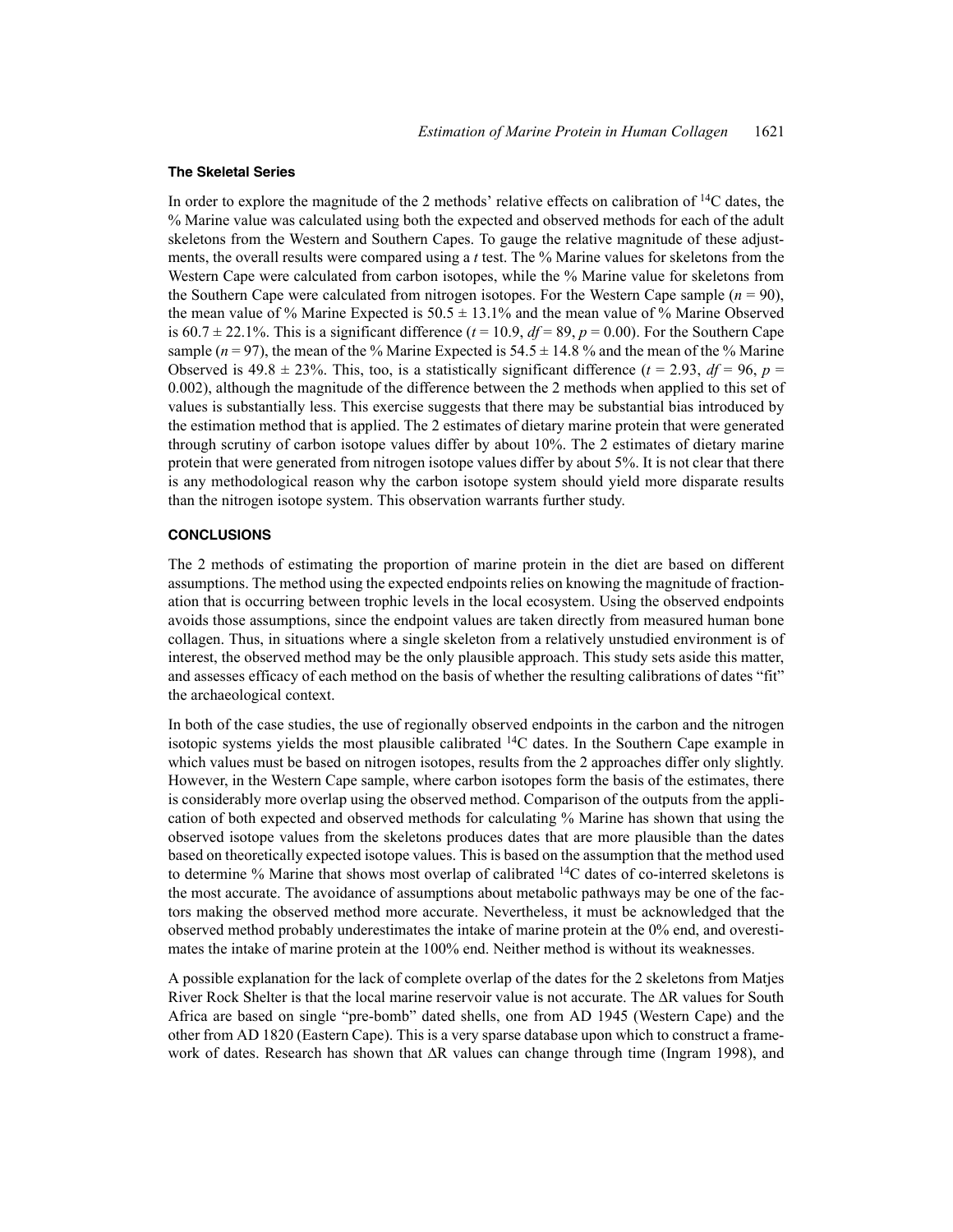marine geography suggests that coasts of South Africa may have variable effects generated by different dominant currents. Along the east coast, the warm Agulhas Current dominates, while the colder Benguela Current, with upwelling cells from the depths of the South Atlantic, affects the west coast. The south coast experiences a mixture of the two. Thus, we might expect a broader range of values for  $\Delta R$ , with older average values for the Western Cape. The possibility that the available local marine offset value might be inaccurate is demonstrated when a value of 350 yr is substituted for the prior values of  $\Delta R$  in OxCal 4.1. This  $\Delta R$  value (350 yr) and % Marine values from the observed method yielded calibrated  $14C$  dates for both the case studies with excellent agreement (Figure 5). New dates for known-age, pre-bomb shells from various coastal locales is now underway, to establish better values for the local  $\Delta R$  for southern Africa. Another possible explanation for our results is that the 2 skeletons in the case study died and were buried at different times. As other candidates for comparison are identified from carefully controlled, modern excavations, this topic can be investigated further.



Figure 5 Observed % Marine values were used to calibrate the conventional 14C dates for both Modder River (SAM 6054) and Matjes River (NMB Grave 1) samples, based on a  $\Delta R$  of 350 yr.

The application of the 2 approaches for estimating % Marine on a large sample of adult skeletons from South African locales illustrates that the choice of method can have a substantial impact on archaeological interpretations. Each of the methods provides calibrated dates that are more plausible than the original dates, but we argue that the observed method is preferable. This research has provided some benchmarks regarding the magnitude of error that different approaches may generate. While there continue to be challenges, we suggest that leaving the dates uncalibrated should not be considered an option. It is important that researchers attend to the demonstrated impact of marine carbon on 14C dates, and that they apply calibration approaches that are appropriate to the ecology of the geographic region that they seek to understand. This study contributes to the important and growing body of research on the calibration of 14C dates from coastal contexts, especially those that are based on collagen from human skeletal remains. The dietary decisions of these innovative, adaptable omnivores provide significant challenges to our attempts to reconstruct their behavior. The methodological issues addressed here need further study and resolution if we are to accurately determine the timing of past behavioral changes in these dynamic environments.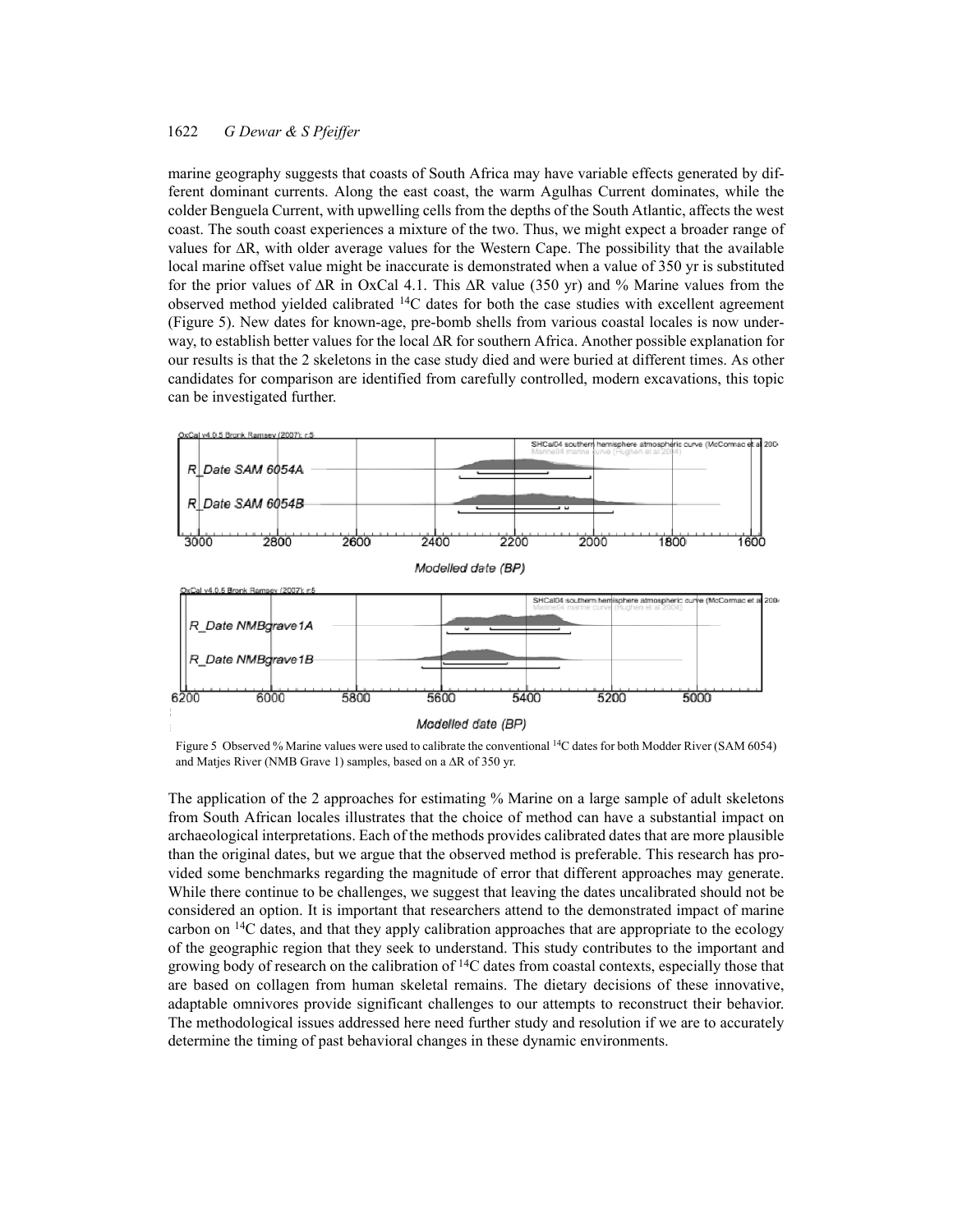#### **ACKNOWLEDGMENTS**

The authors acknowledge the substantial body of excellent research by J C Sealy and N J van der Merwe, upon which this research builds. Their comments were helpful to us during this research. The research was supported by a grant to SP from the Social Sciences and Humanities Research Council of Canada.

### **REFERENCES**

- Ambrose SH. 1991a. Effects of diet, climate and physiology on nitrogen isotope abundances in terrestrial foodwebs. *Journal of Archaeological Science* 18(3): 293–17.
- Ambrose SH. 1991b. Stable isotopic analysis of human diet in the Marianas Archipelago, western Pacific. *American Journal of Physical Anthropology* 104(3): 343–61.
- Ambrose SH. 1993. Isotope analysis of palaeodiets: methodological and interpretative considerations. In: Sandford MK, editor. *Investigations of Ancient Human Tissue: Chemical Analyses in Anthropology*. Reading: Gordon and Breach Science Publishers. p 59–129.
- Ambrose SH, DeNiro MJ. 1986. The isotopic ecology of East African mammals. *Oecologia* 69(3):395–406.
- Ambrose SH, Norr L, editors. 1993. Isotopic composition of dietary protein and energy versus bone collagen and apatite: purified diet growth experiments. In: Lambert JB, Grupe G, editors. *Molecular Archaeology of Prehistoric Human Bone*. Berlin: Springer. p 1–37.
- Arneborg J, Heinemeier J, Lynnerup N, Nielsen H, Rud N, Sveinbjörnsdóttir Á. 1999. Change of diet of the Greenland Vikings determined from stable carbon isotope analysis and 14C dating of their bones. *Radiocarbon* 41(2):157–68.
- Ascough P, Cook G, Dugmore A. 2005. Methodological approaches to determining the marine radiocarbon reservoir effect. *Progress in Physical Geography* 29(4):532–47.
- Ascough P, Bird M, Brock F, Higham T, Meredith W, Snape CE, Vane CH. 2009. Hydropyrolysis as a new tool for radiocarbon pre-treatment and the quantification of black carbon. *Quaternary Geochronology* 4(2): 140–7.
- Barrett J, Beukens R, Brothwell D. 2000. Radiocarbon dating and marine reservoir correction of Viking Age Christian burials form Orkney. *Antiquity* 74(285): 537–43.
- Bocherens H, Drucker D. 2003. Trophic level isotopic enrichment of carbon and nitrogen in bone collagen: case studies from recent and ancient terrestrial ecosystems. *International Journal of Osteoarchaeology*  $13(1-2):46-53$ .
- Böhm F, Haase-Schramm A, Eisenhauer A, Dullo WC, Joachimski MM, Lehnert H, Reitner J. 2002. Evidence for preindustrial variations in the marine surface

water carbonate system from coralline sponges. *Geochemistry Geophysics Geosystems* 3(3):1019, doi: 10.1029/2001GC000264.

- Bronk Ramsey C. 1995. Radiocarbon calibration and analysis of stratigraphy: the OxCal program. *Radiocarbon* 37(2):425–30.
- Bronk Ramsey C. 2001. Development of the radiocarbon calibration program. *Radiocarbon* 43(2A):355–63.
- Bronk Ramsey C. 2009. Bayesian analysis of radiocarbon dates. *Radiocarbon* 51(1):337–60.
- Butzin M, Prange M, Lohmann G. 2005. Radiocarbon simulations for the glacial ocean: the effects of wind stress, Southern Ocean sea ice and Heinrich events. *Earth and Planetary Science Letters* 235(1–2):45–61.
- Chisholm B, Nelson DE, Schwarcz HP. 1982. Stable-carbon isotope ratios as a measure of marine versus terrestrial protein in ancient diets. *Science* 216(4550): 1131–2.
- Chisholm B, Nelson DE, Schwarcz HP. 1983. Marine and terrestrial protein in prehistoric diets on the British Columbia coast. *Current Anthropology* 24(3):396–8.
- Coltrain JB, Hayes MG, O'Rourke D. 2004. Sealing, whaling and caribou: the skeletal isotope chemistry of Eastern Arctic foragers. *Journal of Archaeological Science* 31(1):39–57.
- Corr LT, Sealy JC, Horton MC, Evershed RP. 2005. A novel marine dietary indicator utilising compoundspecific bone collagen amino acid  $\delta^{13}$ C values of ancient humans. *Journal of Archaeological Science* 32(3):321–30.
- Dockel W. 1998. Re-investigation of the Matjes River Rock Shelter. Stellenbosch: University of Stellenbosch. p 1–87.
- Fairbanks RG. 2007. Radiocarbon reservoir age [WWW document]. URL: http://www.radiocarbon.ldeo.columbia.edu/research/resage.htm.
- Friedli H, Löstscher H, Oeschger H, Sieganthaler U, Stauffer B. 1986. Ice core record of the 13C/12C ratio of atmospheric CO<sub>2</sub> in the past two centuries. *Nature* 324(6094): 237–8.
- Hare PE, Fogel ML, Stafford TW, Mitchell AD, Hoering TC. 1991. The isotopic composition of carbon and nitrogen in individual amino acids isolated from modern and fossil proteins. *Journal of Archaeological Science* 18(3):277–92.
- Hedges R, Reynard L. 2007. Nitrogen isotopes and the trophic level of humans in archaeology. *Journal of Archaeological Science* 34(8):1240–51.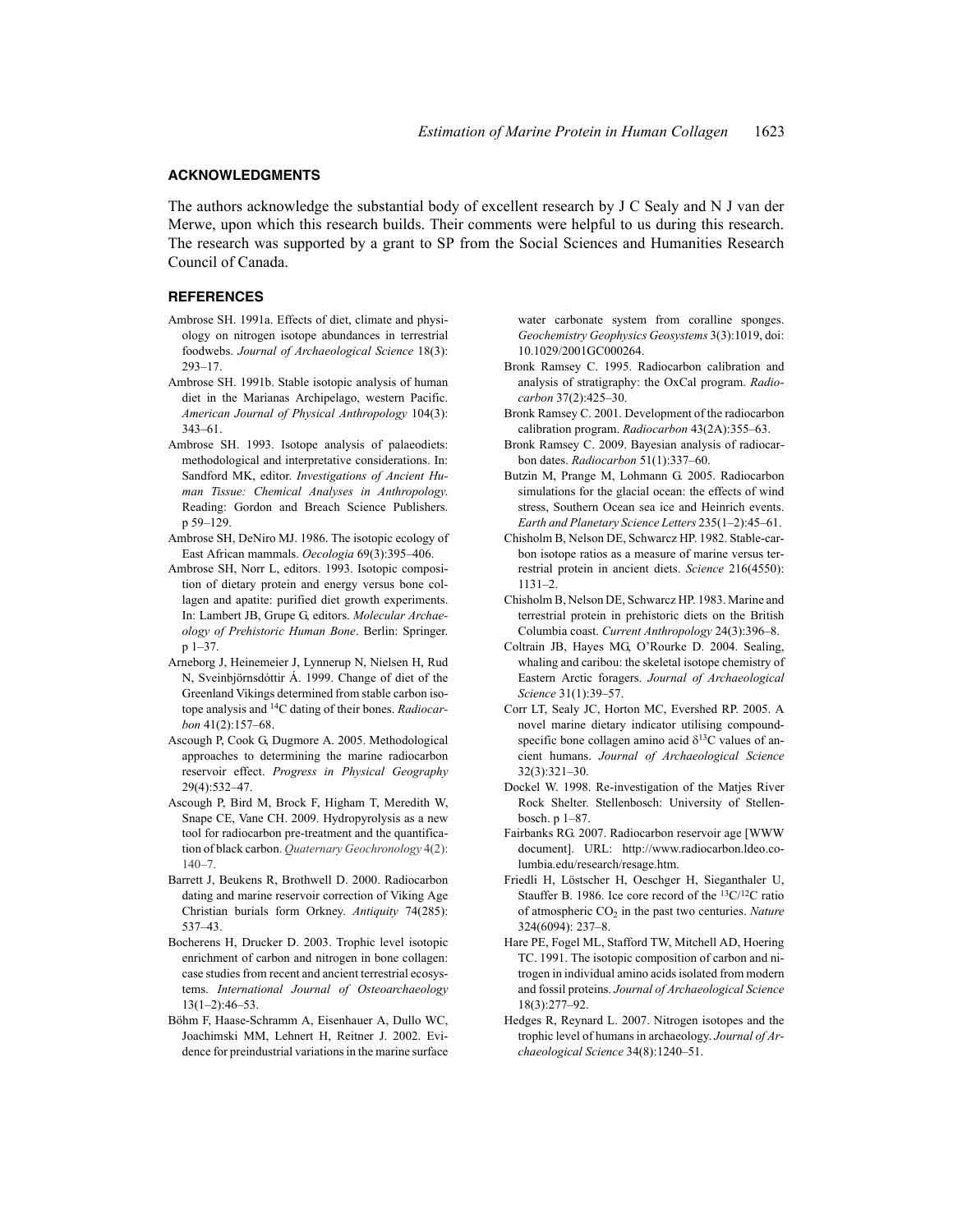- Howland MR, Corr L, Young SMM, Jones V, Jim S. 2003. Expression of the dietary isotope signal in the compound-specific  $\delta^{13}$ C values of pig bone lipids and amino acids. *International Journal of Osteoarchaeology* 13(1):54–65.
- Hughen KA, Baillie MGL, Bard E, Beck JW, Bertrand CJH, Blackwell PG, Buck CE, Burr GS, Cutler KB, Damon PE, Edwards RL, Fairbanks RG, Friedrich M, Guilderson TP, Kromer B, McCormac G, Manning S, Ramsey CB, Reimer PJ, Reimer RW, Remmele S, Southon JR, Stuiver M, Talamo S, Taylor FW, van der Plicht J, Weyhenmeyer CE. 2004. Marine04 marine radiocarbon age calibration, 0–26 cal kyr BP. *Radiocarbon* 46(3):1059–86.
- Ingram LB. 1998. Differences in radiocarbon age between shell and charcoal from a Holocene shellmound in northern California. *Quaternary Research* 49(1): 102–10.
- Keegan W, DeNiro M. 1988. Stable carbon and nitrogen ratios of bone collagen used to study coral-reef and terrestrial components of prehistoric Bahamian diet. *American Antiquity* 53(2):320–36.
- Keenleyside A, Schwarcz H, Panayotova K. 2006. Stable isotopic evidence of diet in a Greek colonial population from the Black Sea. *Journal of Archaeological Science* 33(9):1205–15.
- Leavitt S. 1993. Environmental information from  $13C/$ 12C ratios of wood. *Geophysical Monograph* 78:325– 31.
- Lidén K, Nelson DE. 1994. Stable carbon isotopes as dietary indicators in the Baltic area. *Fornvännen* 89:13– 21.
- Louw J. 1960. *Prehistory of the Matjes River Rock Shelter*. Bloemfontein: National Museum of Bloemfontein Memoir.
- Lubell D, Jackes M, Schwarcz H, Knyf M, Meiklejohn C. 1994. The Mesolithic-Neolithic transition in Portugal: Isotopic and dental evidence of diet. *Journal of Archaeological Science* 21(2):201–16.
- Macko S, Engel M, Andrusevich V, Lubec G, O'Connell T, Hedges R. 1999. Documenting the diet in ancient human populations through stable isotope analysis of hair. *Philosophical Transactions: Biological Sciences* 354(1379):65–76.
- McCormac FG, Hogg AG, Blackwell PG, Buck CE, Higham TFG, Reimer PJ. 2004. SHCal04 Southern Hemisphere calibration, 0–11.0 cal kyr BP. *Radiocarbon* 46(3):1087–92.
- Muller C. 2002. Investigation of possible dietary differences between the inhabitants of the Robberg/Plettenberg Bay and Matjes River Rock Shelter in the Later Stone Age: an isotopic approach [MA thesis]. Cape Town: University of Cape Town.
- Pfeiffer S, Sealy J. 2006. Body size among Holocene foragers of the Cape ecozone, southern Africa. *American Journal of Physical Anthropology* 129(1):1–11.
- Pfeiffer S, van der Merwe NJ. 2004. Cranial injuries to

Later Stone Age children from the Modder River Mouth, Southwestern Cape, South Africa. *South African Archaeological Bulletin* 59(180):59–65.

- Prowse T, Schwarcz HP, Saunders S, Macchiarelli R, Bondioli L. 2004. Isotopic paleodiet studies of skeletons from the Imperial Roman-age cemetery of Isola Sacra, Rome, Italy. *Journal of Archaeological Science* 31(3):259–72.
- Reimer PJ, Baillie MGL, Bard E, Bayliss A, Beck JW, Blackwell PG, Bronk Ramsey C, Buck CE, Burr GS, Edwards RL, Friedrich M, Grootes PM, Guilderson TP, Hajdas I, Heaton TJ, Hogg AG, Hughen KA, Kaiser KF, Kromer B, McCormac FG, Manning SW, Reimer RW, Richards DA, Southon JR, Talamo S, Turney CSM, van der Plicht J, Weyhenmeyer CE. 2009. IntCal09 and Marine09 radiocarbon age calibration curves, 0–50,000 years cal BP. *Radiocarbon* 51(4): 1111–50.
- Richards MP, Mellars PA. 1998. Stable isotopes and the seasonality of the Oronsay middens. *Antiquity* 72(275):178–84.
- Schoeninger MJ, DeNiro MJ. 1984. Nitrogen and carbon isotopic composition of bone collagen from marine and terrestrial animals. *Geochemica et Cosmochimica Acta* 48(4):625–39.
- Schoeninger MJ, DeNiro MJ, Tauber H. 1983. Stable nitrogen isotope ratios of bone collagen reflect marine and terrestrial components of prehistoric human diet. *Science* 220(4604):1381–3.
- Schulting RJ, Richards MP. 2001. Dating women and becoming farmers: new palaeodietary and AMS dating evidence from the Breton Mesolithic cemeteries of Teviec and Hoedic. *Journal of Anthropological Archaeology* 20(3):314–44.
- Schwarcz HP, Melbye J, Katzenberg MA, Knyf M. 1985. Stable isotopes in human skeletons of southern Ontario: reconstructing palaeodiet. *Journal of Archaeological Science* 12(3):187–206.
- Sealy J. 2006. Diet, mobility and settlement pattern among Holocene hunter-gatherers in southernmost Africa. *Current Anthropology* 47(4):569–95.
- Sealy J, Pfeiffer S. 2000. Diet, body size and landscape use among Holocene peoples in the Southern Cape, South Africa. *Current Anthropology* 41(4):642–55.
- Sealy JC, van der Merwe NJ. 1986. Isotope assessment and the seasonal-mobility hypothesis in the southwestern Cape of South Africa. *Current Anthropology* 27(2):135–50.
- Sealy JC, van der Merwe NJ. 1988. Social, spatial and chronological patterning in marine food use as determined by  $\delta^{13}$ C measurements of Holocene human skeletons from the south-western Cape, South Africa. *World Archaeology* 20(1):87–102.
- Sealy JC, van der Merwe NJ, Lee Thorp JA, Lanham JL. 1987. Nitrogen isotopic ecology in southern Africa: implications for environmental and dietary tracing. *Geochemica et Cosmochimica Acta* 51(10):2707–17.